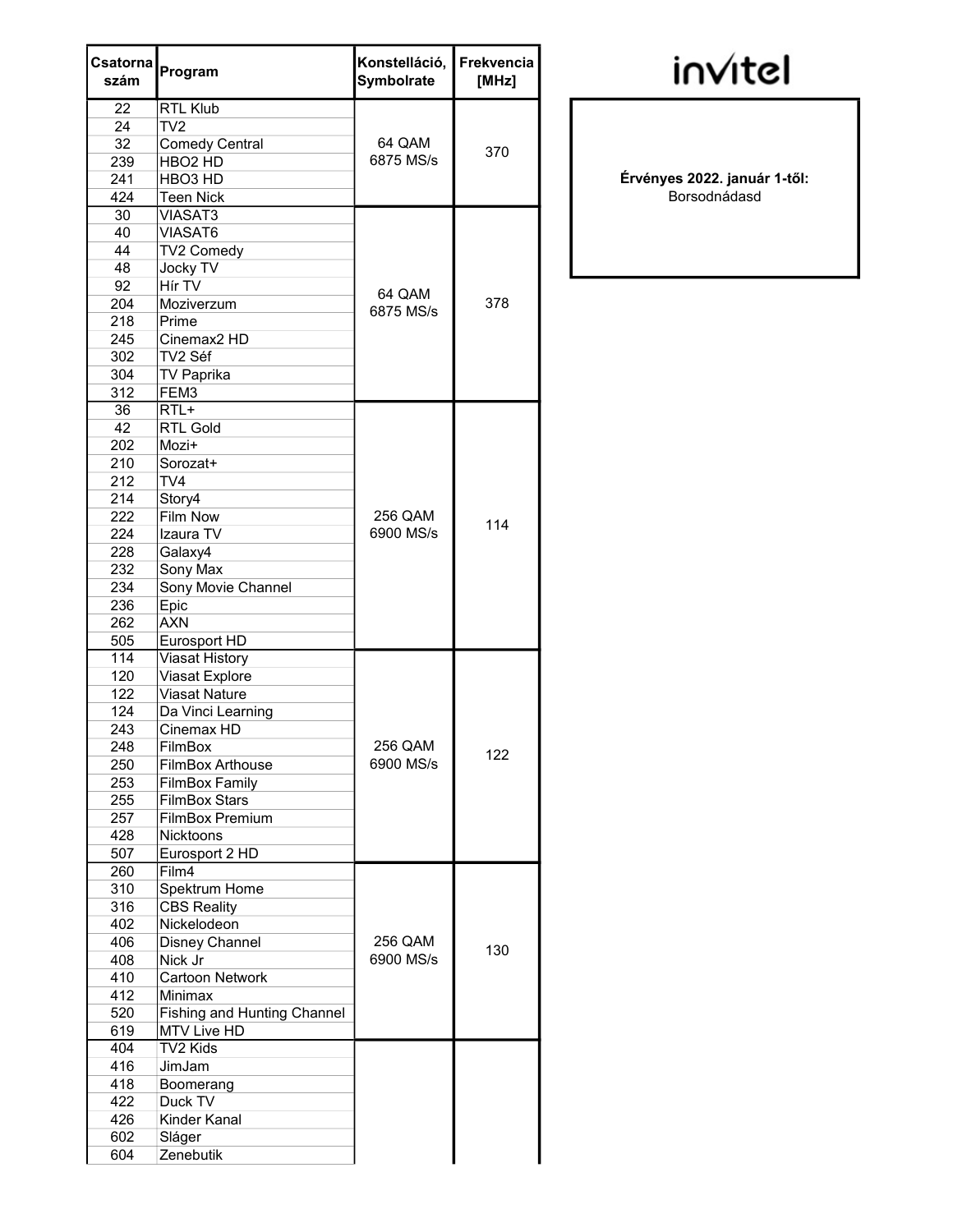| 606            | Muzsika TV                    | 256 QAM   |     |
|----------------|-------------------------------|-----------|-----|
| 608            | <b>MTV Hungary</b>            |           | 138 |
| 610            | <b>MTV Hits</b>               | 6900 MS/s |     |
|                | <b>H!T Music Channel</b>      |           |     |
| 612            |                               |           |     |
| 614            | VH <sub>1</sub>               |           |     |
| 616            | <b>MTV Dance</b>              |           |     |
| 618            | <b>Nick Music</b>             |           |     |
|                | <b>MTV Rocks</b>              |           |     |
| 621            |                               |           |     |
| 623            | Music channel                 |           |     |
| 627            | <b>VH1 Classic</b>            |           |     |
| 230            | <b>Comedy Central Family</b>  |           |     |
| 314            | <b>HGTV</b>                   |           |     |
|                |                               |           |     |
| 704            | Deutche Welle                 |           |     |
| 706            | ProSieben                     |           |     |
| 708            | Sat 1                         |           |     |
| 712            | Al Jazeera                    |           |     |
|                |                               |           |     |
| 714            | <b>CNN</b>                    |           |     |
| 716            | Sky news                      | 256 QAM   |     |
| 720            | <b>RTR Planeta</b>            |           | 146 |
| 728            | <b>TV5MONDE</b>               | 6900 MS/s |     |
|                |                               |           |     |
| 730            | Rai uno                       |           |     |
| 732            | <b>TVE</b>                    |           |     |
| 734            | <b>NTDTV</b>                  |           |     |
| 940            | PAX TV                        |           |     |
| 941            | Bonum TV                      |           |     |
|                |                               |           |     |
| 942            | Hatoscsatorna                 |           |     |
| 943            | D <sub>1</sub> TV             |           |     |
| 102            | Discovery Channel             |           |     |
| 125            | <b>DIGI Life HD</b>           |           |     |
|                |                               |           |     |
| 306            | <b>TLC</b>                    |           |     |
| 702            | <b>ARTE</b>                   | 256 QAM   |     |
| 710            | News 24                       |           |     |
| 722            | Pervij Kanal                  | 6900 MS/s | 154 |
|                |                               |           |     |
| 724            | <b>TVP Polonia</b>            |           |     |
| 726            | Romania TV                    |           |     |
| 804            | Hustler                       |           |     |
| 810            | Private TV                    |           |     |
| 1              | M <sub>1</sub> H <sub>D</sub> |           |     |
|                |                               |           |     |
| $\overline{3}$ | M2/Petőfi TV HD               |           |     |
| 5              | Duna HD                       |           |     |
| 7              | M4 Sport HD                   |           |     |
| 11             | M <sub>5</sub> H <sub>D</sub> |           |     |
|                |                               | 256 QAM   |     |
| 901            | MR1 - Kossuth                 | 6900 MS/s | 162 |
| 902            | MR2 - Petőfi                  |           |     |
| 903            | MR3 - Bartók                  |           |     |
| 904            | Dankó rádió                   |           |     |
|                | Rádió 1                       |           |     |
| 905            |                               |           |     |
| 906            | Sláger FM                     |           |     |
| 9              | Duna World/M4 Sport+ HD       |           |     |
| 21             | RTL Klub HD                   |           |     |
| 23             | TV2 HD                        |           |     |
|                |                               |           |     |
| 25             | SuperTV2 HD                   |           |     |
| 27             | RTL II HD                     | 256 QAM   | 450 |
| 49             | Dikh TV                       | 6900 MS/s |     |
| 907            |                               |           |     |
|                | Jazzy rádió                   |           |     |
| 908            | Klasszik Rádió                |           |     |
| 909            | Mária Rádió                   |           |     |
| 911            | Klub rádió                    |           |     |
|                |                               |           |     |
|                |                               |           |     |
| 93             | ATV HD                        |           |     |
| 109            | <b>Travel Channel HD</b>      |           |     |
| 205            | Cool HD                       | 256 QAM   |     |
|                |                               |           | 458 |
| 207<br>517     | Film+ HD<br>Spíler2 TV HD     | 6900 MS/s |     |